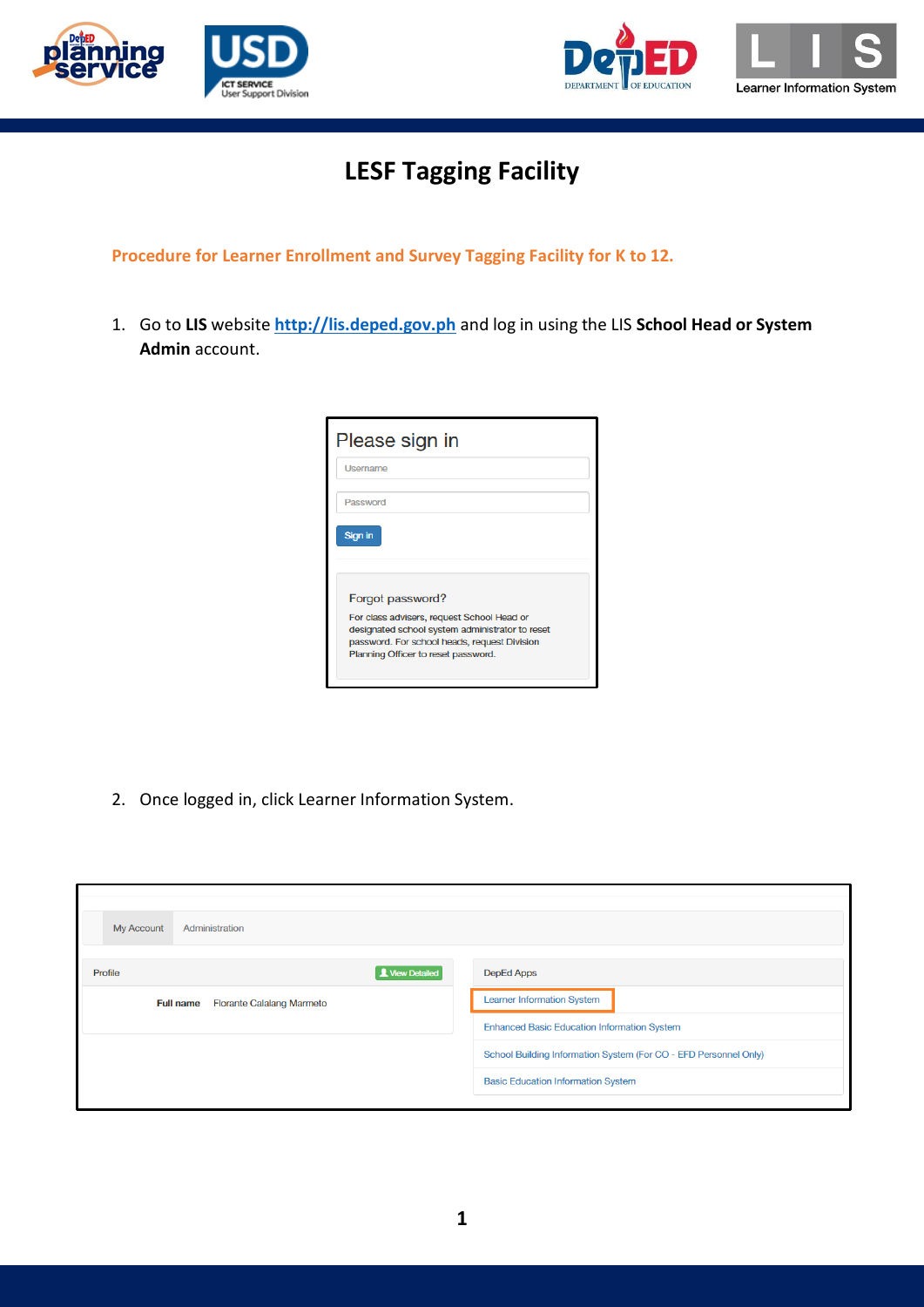



3. Click the List of Classes tab

| Dashboard            |                               |                |                                    |                 |           |                     |                        |         |
|----------------------|-------------------------------|----------------|------------------------------------|-----------------|-----------|---------------------|------------------------|---------|
|                      |                               |                |                                    |                 |           |                     |                        |         |
|                      | Dashboard                     |                | Early Registration LES Quick Count | List of Classes | Transfers | <b>School Forms</b> | Data Corrections 1     | Support |
|                      |                               |                |                                    |                 |           |                     |                        |         |
| $Explore -$          |                               |                |                                    |                 |           |                     |                        |         |
| Today                |                               |                |                                    |                 |           |                     |                        |         |
| Oct 14, SY 2021-2022 |                               |                |                                    |                 |           |                     | Oct 14, SY 2021-2022 - |         |
|                      |                               |                |                                    |                 |           |                     |                        |         |
| Enrolment            |                               |                | Overview Summary                   |                 |           |                     |                        |         |
|                      | <b>Total Enrolment</b>        |                |                                    |                 |           |                     |                        |         |
|                      | 9                             |                |                                    |                 |           |                     |                        |         |
|                      |                               |                |                                    |                 |           |                     |                        |         |
|                      | Male Female<br>5 <sub>5</sub> | $\overline{4}$ |                                    |                 |           |                     |                        |         |
|                      |                               |                |                                    |                 |           |                     |                        |         |
|                      |                               |                |                                    |                 |           |                     |                        |         |

4. Click the Select Item. LESF option should be displayed.

## For K-10

| List of Classes                                                                                                                                                                                                                                                                     |                                                  |                                  |                               |
|-------------------------------------------------------------------------------------------------------------------------------------------------------------------------------------------------------------------------------------------------------------------------------------|--------------------------------------------------|----------------------------------|-------------------------------|
| Dashboard<br><b>Early Registration</b>                                                                                                                                                                                                                                              | <b>LES Quick Count</b><br><b>List of Classes</b> | Transfers<br><b>School Forms</b> | Data Corrections 1<br>Support |
| + Create Class                                                                                                                                                                                                                                                                      | Select Item -                                    |                                  | SY 2021 - 2022 -              |
| <b>List of Classes</b>                                                                                                                                                                                                                                                              | LESF<br><b>ADM</b><br>BMI                        |                                  |                               |
| Warning The following requires immediate attention.<br><b>Kinder - MASAYAHIN</b><br>no class adviser<br><b>Grade 1 - MAGALANG</b><br>no class adviser<br><b>Grade 2 - MAPAGBIGAY</b><br>no class adviser<br><b>Grade 3 - MAAGAP</b><br>no class adviser<br><b>Grade 4 - MASIPAG</b> | <b>SBFP</b>                                      |                                  |                               |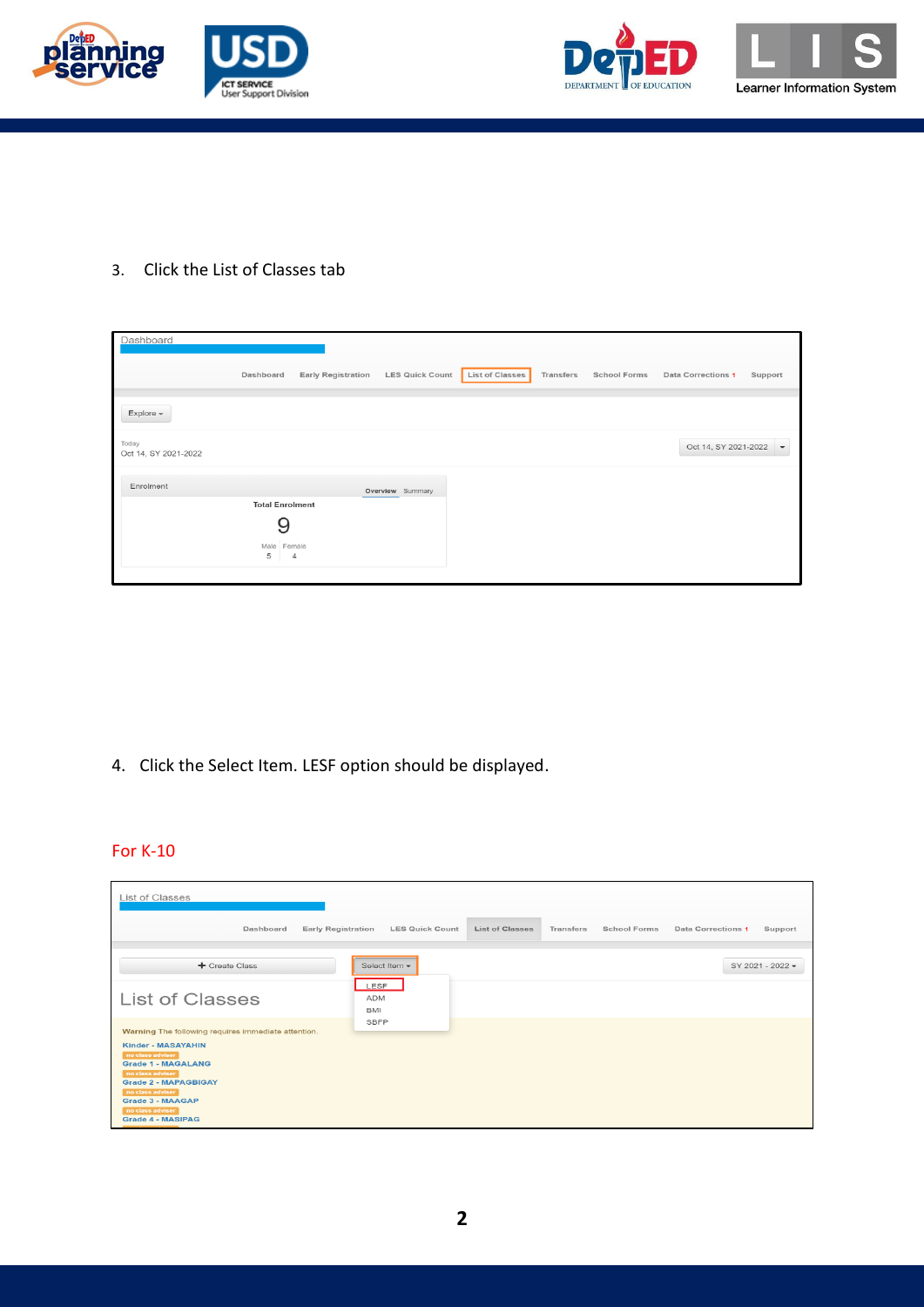





## For SHS

Click SHS Tagging Facility then select LESF

| <b>Dashboard</b>                                                     |                                           |                        |                             |                           |
|----------------------------------------------------------------------|-------------------------------------------|------------------------|-----------------------------|---------------------------|
| <b>LES Quick Count</b><br><b>List of Classes</b><br><b>Dashboard</b> | <b>Transfers 1</b><br><b>School Forms</b> | Senior high school     | <b>SHS Tagging Facility</b> | <b>Data Corrections 2</b> |
| Support                                                              |                                           |                        | LESF                        |                           |
| Explore -                                                            |                                           |                        |                             |                           |
| Today<br>Oct 14, SY 2021-2022                                        |                                           |                        |                             | Oct 14, SY 2021-2022 -    |
| Enrolment                                                            | Overview Summary                          | <b>Class Calendar</b>  |                             | Summary Update            |
| <b>Total Enrolment</b>                                               |                                           | Enrolment/Class Start: |                             | 2021-06-01                |
|                                                                      |                                           | Class End:             |                             | 2022-05-01                |
| Male Female<br>$\mathbf{0}$<br>$\overline{\mathbf{0}}$               |                                           |                        |                             |                           |
|                                                                      |                                           |                        |                             |                           |

5. After clicking the LESF in select item, three (3) dropdown buttons will appear and it may be use to filter by Item select, Grade / Classes and Tagged as LESF or Not Tagged as LESF

| <b>Masterlist</b> |                  |                           |                                 |                |                  |                     |                           |                |
|-------------------|------------------|---------------------------|---------------------------------|----------------|------------------|---------------------|---------------------------|----------------|
|                   | <b>Dashboard</b> | <b>Early Registration</b> | LES Quick Count List of Classes |                | <b>Transfers</b> | <b>School Forms</b> | <b>Data Corrections 1</b> | <b>Support</b> |
| <b>LESF</b>       | $\checkmark$     | Grade / Classes           |                                 | Tagged as LESF |                  | $\checkmark$        |                           |                |
| <b>Masterlist</b> |                  |                           |                                 |                |                  |                     |                           |                |
|                   |                  |                           | Class has no event/case         |                |                  |                     |                           |                |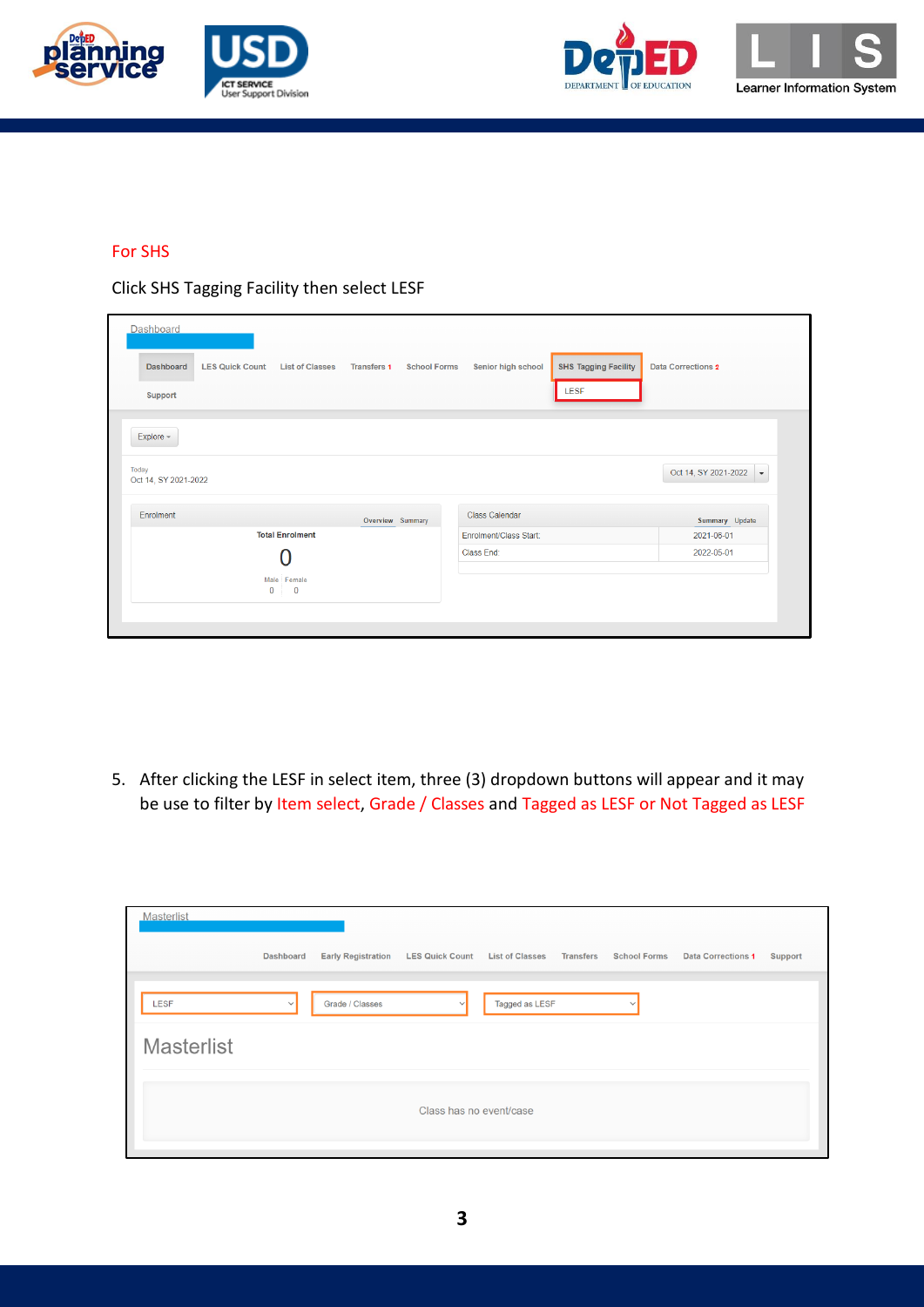





**NOTE:** List of learners that have been tagged in LESF should be displayed as follows: - LRN - Learner's name - Gender - Date of first attendance - **Y** under LESF - Option - Profile button - Edit (pencil icon) button. **OR** 2) "Class has no event/case" message should be displayed if no learner/s has been tagged in the LESF.

The names of not tagged learners will appear if Not tagged as LESF is selected.

| Masterlist        |              |                           |                        |                        |           |                                  |                    |         |
|-------------------|--------------|---------------------------|------------------------|------------------------|-----------|----------------------------------|--------------------|---------|
|                   | Dashboard    | <b>Early Registration</b> | <b>LES Quick Count</b> | <b>List of Classes</b> | Transfers | <b>School Forms</b>              | Data Corrections 1 | Support |
| LESF              | $\checkmark$ | Grade / Classes           | $\checkmark$           | Not tagged as LESF     |           | $\check{ }$                      |                    |         |
| <b>Masterlist</b> |              |                           |                        |                        |           |                                  |                    |         |
| • LESF - LESF     |              |                           |                        |                        |           |                                  |                    |         |
| Enrolment         |              |                           |                        |                        |           |                                  |                    |         |
| #<br>Learner      |              |                           |                        |                        | Gender    | Date of<br>official<br>enrolment | LESF               | Option  |
| $\mathbf{1}$      |              |                           |                        |                        | F         | 08/25/21                         | N                  | Profile |
| $\overline{c}$    |              |                           |                        |                        | M         | 08/25/21                         | N                  | Profile |
| 3                 |              |                           |                        |                        | F         | 08/25/21                         | N                  | Profile |

6. Select the learner's name to be tagged in the LESF and click the Edit (pencil icon) under the Option column.

|                    | Dashboard    | <b>Early Registration</b> | <b>LES Quick Count</b> | <b>List of Classes</b> | Transfers | <b>School Forms</b>              | <b>Data Corrections 1</b> | Support                      |
|--------------------|--------------|---------------------------|------------------------|------------------------|-----------|----------------------------------|---------------------------|------------------------------|
| LESF               | $\checkmark$ | Grade / Classes           | $\checkmark$           | Not tagged as LESF     |           | $\checkmark$                     |                           |                              |
| <b>Masterlist</b>  |              |                           |                        |                        |           |                                  |                           |                              |
| • LESF - LESF      |              |                           |                        |                        |           |                                  |                           |                              |
| Enrolment          |              |                           |                        |                        |           |                                  |                           |                              |
| $^{\#}$<br>Learner |              |                           |                        |                        | Gender    | Date of<br>official<br>enrolment | LESF                      | Option                       |
|                    |              |                           |                        |                        | F         | 08/25/21                         | $\mathsf{N}$              | Profile /                    |
| $\overline{1}$     |              |                           |                        |                        | M         | 08/25/21                         | N                         | Profile $\sqrt{\phantom{a}}$ |
| $\overline{2}$     |              |                           |                        |                        |           |                                  |                           |                              |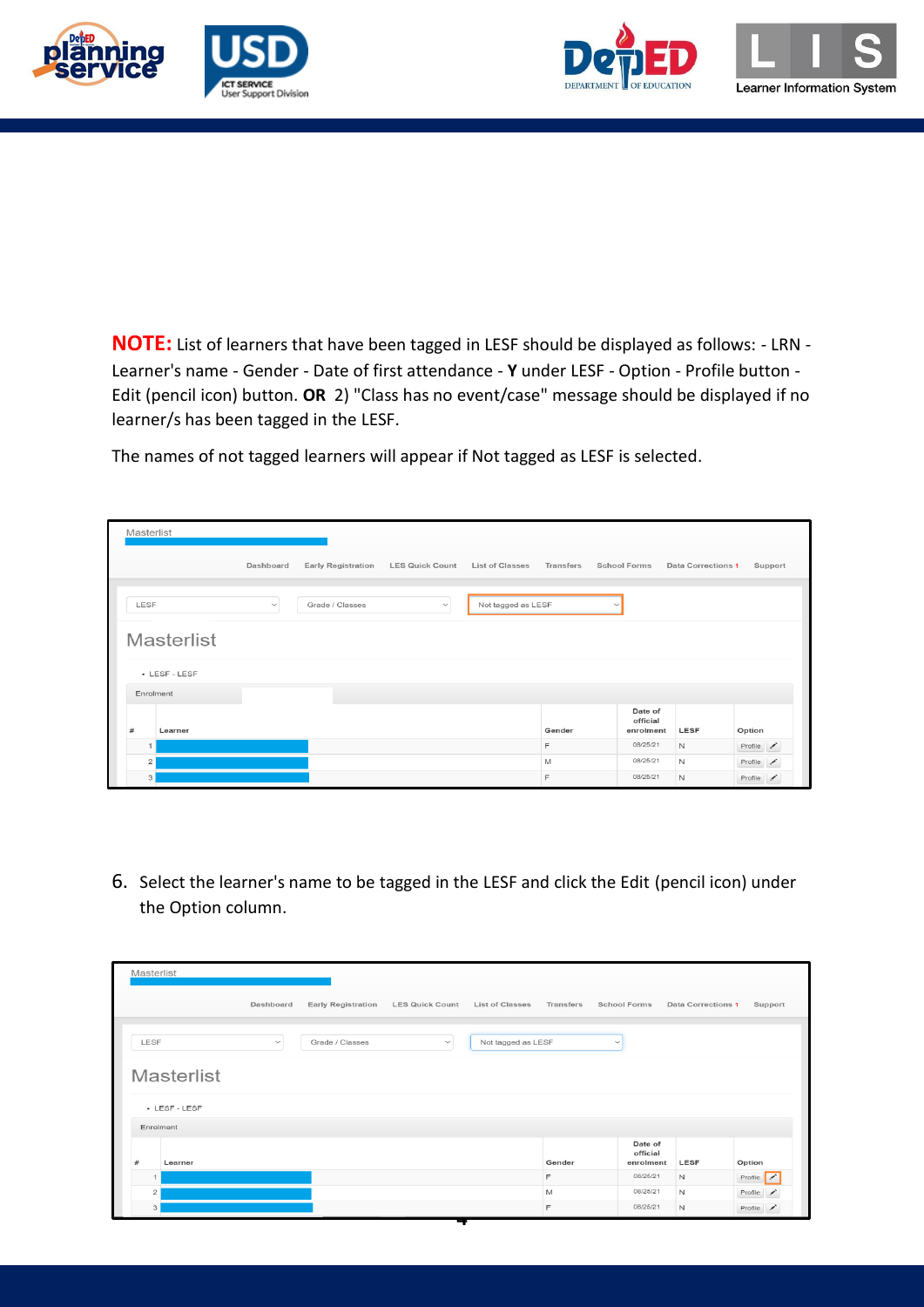





The following should be displayed:

- 1. LRN
- 2. Learner's name
- 3. Enrolment and Survey Questions

|                                                                                                         | Dashboard    |                  | Early Registration LES Quick Count List of Classes Transfers |             | <b>School Forms</b>                   | Data Corrections 1<br>Support |
|---------------------------------------------------------------------------------------------------------|--------------|------------------|--------------------------------------------------------------|-------------|---------------------------------------|-------------------------------|
|                                                                                                         |              |                  |                                                              |             |                                       |                               |
|                                                                                                         |              | <b>LRN</b>       | <b>LEARNER'S NAME</b>                                        |             |                                       |                               |
| For Learners with Special Education Needs                                                               |              |                  |                                                              |             |                                       | Last Date Updated             |
| Do you have any assistive technology devices available at home? (i.e. Screen<br>Reader, Braille, DAISY) |              |                  |                                                              |             |                                       | New Data                      |
| ○ Yes ○ No                                                                                              |              |                  |                                                              |             |                                       |                               |
|                                                                                                         |              |                  |                                                              |             |                                       |                               |
| If yes, Please Specify:                                                                                 |              |                  |                                                              |             |                                       |                               |
|                                                                                                         |              |                  |                                                              |             |                                       |                               |
|                                                                                                         |              |                  |                                                              |             |                                       |                               |
| Father                                                                                                  |              | Mother           |                                                              |             | Guardian                              |                               |
| <b>Full Name</b>                                                                                        |              | <b>Full Name</b> |                                                              |             | <b>Full Name</b>                      |                               |
|                                                                                                         |              |                  |                                                              |             |                                       |                               |
| <b>Highest Educational Attainment</b>                                                                   |              |                  | <b>Highest Educational Attainment</b>                        |             | <b>Highest Educational Attainment</b> |                               |
| $-$ SELECT $-$                                                                                          | $\checkmark$ | $-$ SELECT $-$   |                                                              | $\check{~}$ | $-$ SELECT $-$                        | $\checkmark$                  |

**NOTE:** Only information regarding LES can be updated in this facility. To update the Father, Mother and Guardians' full name, please use the Update Other Data in learners' profile

7. Upon checking the agreement term, the submit button will be activated. All survey questionnaire must be answered properly.

| Tereby certify that the above information given are true and correct to the best of my knowledge and I allow the Department of Education to use my child's details to create and/or<br>-update his/her learner profile in the Learner Information System. The information herein shall be treated as confidential in compliance with the Data Privacy Act of 2012. |
|--------------------------------------------------------------------------------------------------------------------------------------------------------------------------------------------------------------------------------------------------------------------------------------------------------------------------------------------------------------------|
| Submit<br>Back                                                                                                                                                                                                                                                                                                                                                     |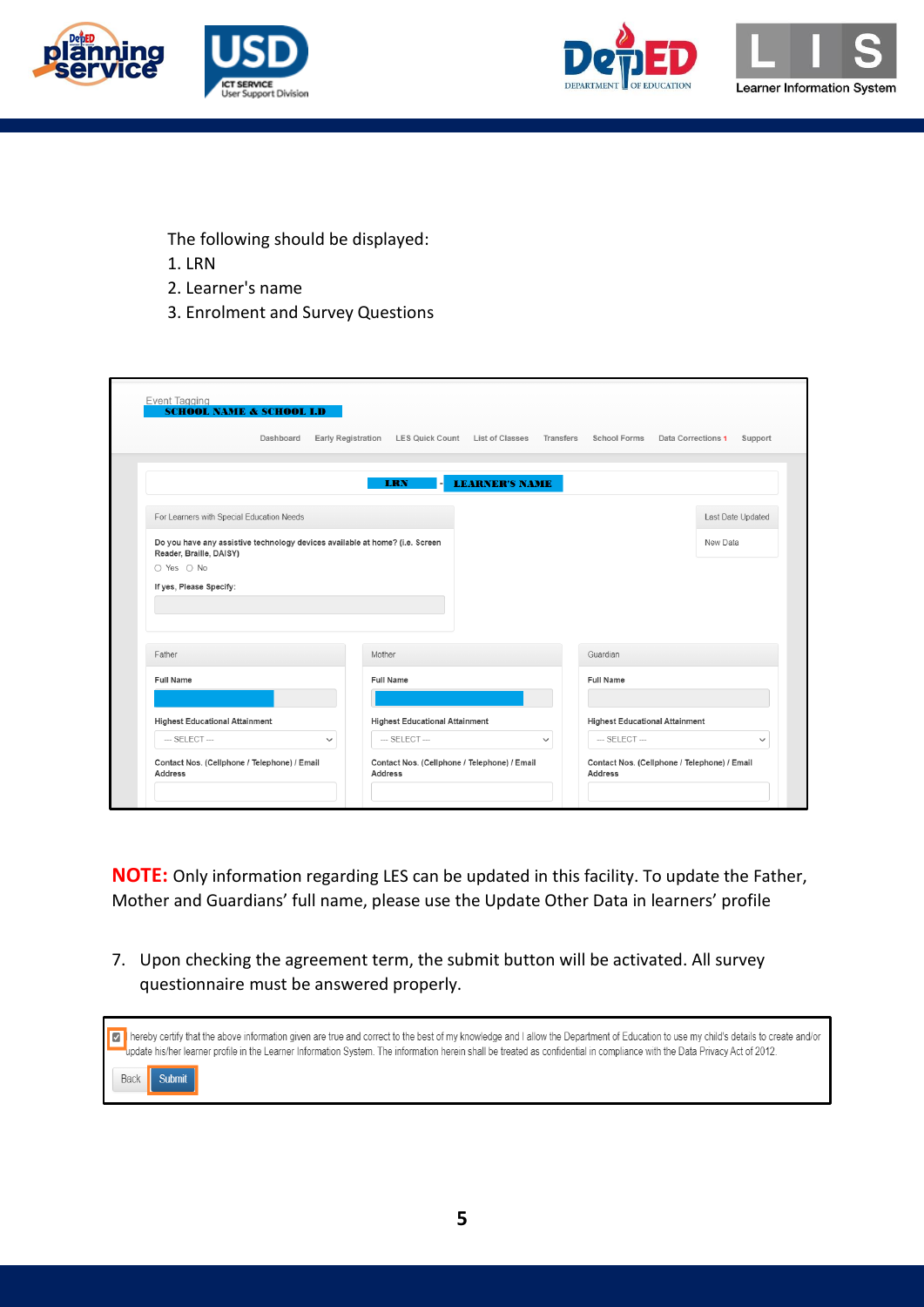





8. If there are missing answer/s, clicking the submit button will return a prompt "**PLEASE COMPLETE THE FORM".** The missing answers will be highlighted in red boxes.

| How many of your household members<br>(including the enrollee) are studying in School<br>Year 2021 - 2022 ? Please specify each. | Who among the household members can<br>provide instructional support to the child's<br>dictance learning? (Choose all that applies)                                                                                                                                                                                                                                     | applies)                                                                                                                        | What devices are available at home that the<br>learner can use for learning? (Choose all that                                              |
|----------------------------------------------------------------------------------------------------------------------------------|-------------------------------------------------------------------------------------------------------------------------------------------------------------------------------------------------------------------------------------------------------------------------------------------------------------------------------------------------------------------------|---------------------------------------------------------------------------------------------------------------------------------|--------------------------------------------------------------------------------------------------------------------------------------------|
| Kinder<br>Grade<br>7                                                                                                             | Parent / Guardian<br>Elder Siblings                                                                                                                                                                                                                                                                                                                                     | $\Box$ Cable TV                                                                                                                 | $\Box$ Radio                                                                                                                               |
| Grade<br>Grade<br>1<br>8                                                                                                         | Grand Parents<br>$\Box$ Extended members of the family                                                                                                                                                                                                                                                                                                                  |                                                                                                                                 | □ Non-Cable TV □ Desktop Computer                                                                                                          |
|                                                                                                                                  | Others (tutor, house helper)                                                                                                                                                                                                                                                                                                                                            |                                                                                                                                 |                                                                                                                                            |
| Grade<br>Grade<br>9<br>2                                                                                                         | $\Box$ None                                                                                                                                                                                                                                                                                                                                                             | $\Box$ Basic                                                                                                                    | $\Box$ Laptop                                                                                                                              |
|                                                                                                                                  | $\Box$ Able to do independent learning                                                                                                                                                                                                                                                                                                                                  | Cellphone                                                                                                                       |                                                                                                                                            |
| Grade<br>Grade<br>10<br>з                                                                                                        |                                                                                                                                                                                                                                                                                                                                                                         | □ Analog TV                                                                                                                     | $\Box$ Satellite TV                                                                                                                        |
| Grade<br>Grade<br>4                                                                                                              |                                                                                                                                                                                                                                                                                                                                                                         |                                                                                                                                 |                                                                                                                                            |
| 11<br>Grade<br>Grade                                                                                                             |                                                                                                                                                                                                                                                                                                                                                                         | □ Smartphone                                                                                                                    | $\Box$ None                                                                                                                                |
| 5<br>12                                                                                                                          |                                                                                                                                                                                                                                                                                                                                                                         | $\Box$ Tablet                                                                                                                   | $\Box$ Others                                                                                                                              |
| Grade<br>Others (i.e. College,                                                                                                   |                                                                                                                                                                                                                                                                                                                                                                         |                                                                                                                                 | Please Specify                                                                                                                             |
| Б<br>Vocational, etc.)                                                                                                           |                                                                                                                                                                                                                                                                                                                                                                         |                                                                                                                                 |                                                                                                                                            |
|                                                                                                                                  | Modular Learning Printed<br>Modular Learning Digital<br>□ Combination of face-to-face and other modalities<br>$\Box$ Others<br>Please Specify                                                                                                                                                                                                                           | $\Box$ Existing health conditions<br>Difficulty in independent learning<br>□ High electrical consumption<br>community/neighbor) | □ Unstable mobile/internet connection<br>Conflict with other activities (i.e. house chores)<br>Distractions (i.e. Social Media, Noise from |
|                                                                                                                                  |                                                                                                                                                                                                                                                                                                                                                                         | $\Box$ Others                                                                                                                   |                                                                                                                                            |
|                                                                                                                                  |                                                                                                                                                                                                                                                                                                                                                                         | Please Specify                                                                                                                  |                                                                                                                                            |
| In case limited face to face classes will be<br>allowed, are you willing to allow your child/<br>children to participate?        |                                                                                                                                                                                                                                                                                                                                                                         |                                                                                                                                 |                                                                                                                                            |
| O Yes O No                                                                                                                       |                                                                                                                                                                                                                                                                                                                                                                         |                                                                                                                                 |                                                                                                                                            |
|                                                                                                                                  |                                                                                                                                                                                                                                                                                                                                                                         |                                                                                                                                 |                                                                                                                                            |
|                                                                                                                                  | [a] I hereby certify that the above information given are true and correct to the best of my knowledge and I allow the Department of Education to use my child's details to create and/or<br>update his/her learner profile in the Learner Information System. The information herein shall be treated as confidential in compliance with the Data Privacy Act of 2012. |                                                                                                                                 |                                                                                                                                            |
|                                                                                                                                  |                                                                                                                                                                                                                                                                                                                                                                         |                                                                                                                                 |                                                                                                                                            |
| Please complete the form.<br>Submit<br>Back                                                                                      |                                                                                                                                                                                                                                                                                                                                                                         |                                                                                                                                 |                                                                                                                                            |